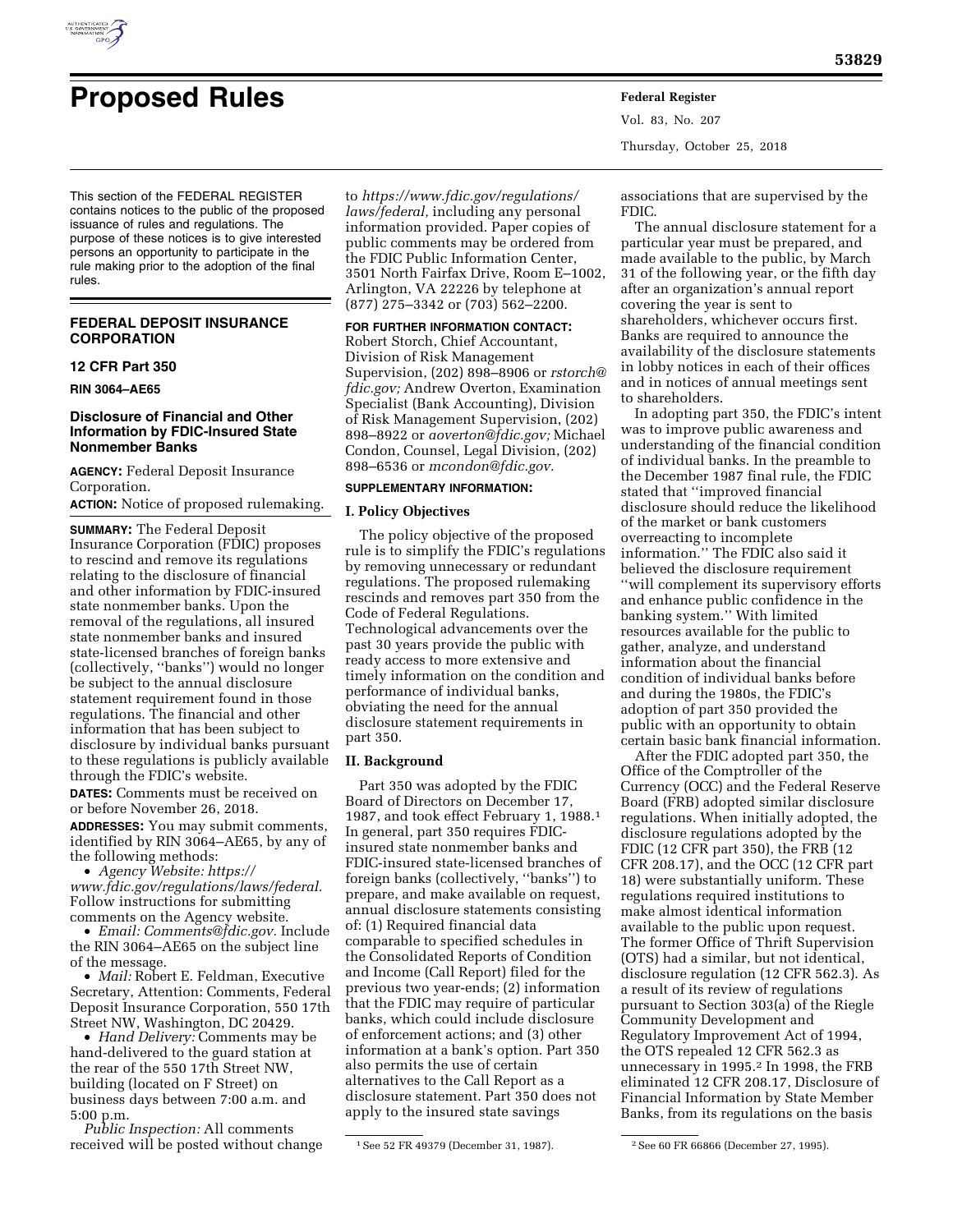that Call Report information for banks had become available through the internet.3 In 2017, the OCC removed 12 CFR part 18 from its regulations, noting that the information it required national banks to disclose is contained in other publicly available documents, which meant that 12 CFR part 18 is duplicative and unnecessary.4

With advancements in information technology since part 350 was adopted, including widespread public access to the internet (including through public libraries for individuals without their own direct personal access to the internet), information about the financial condition of individual insured depository institutions is now reliably and directly offered to the public through the FDIC's and the Federal Financial Institutions Examination Council's (FFIEC) websites. For example, information about the financial condition and performance of all insured depository institutions is publicly available each quarter through the Call Report and the Uniform Bank Performance Report (UBPR). In addition, enforcement actions taken by the FDIC are readily available to the public from the FDIC's website.

The Call Report contains an institution's balance sheet, income statement, and supplemental schedules that disclose additional details about the major categories of assets and liabilities, regulatory capital, and other financial information. Since the successful deployment of the FFIEC's Central Data Repository (CDR) Public Data Distribution (PDD) website,<sup>5</sup> the public has had ready access to financial information for each insured depository institution. The public is able to obtain more current Call Report data for individual institutions in various formats from the FFIEC's CDR PDD website than the financial information available in the annual disclosure statement required by part 350. The quarterly Call Report data currently provided on this website goes back to the March 31, 2001, report date. Individual institution Call Report data generally are posted on this website within 24 hours after the data have been submitted to and accepted by the CDR.

The UBPR is an analytical tool created for bank supervisory, examination, and management purposes that shows the impact of management decisions and economic conditions on a bank's performance and balance-sheet

composition. The content of the UBPR is calculated each quarter primarily from Call Report data. UBPRs for individual institutions are available to the public via the CDR PDD website. The website provides UBPRs from March 31, 2005, to date. An institution's UBPR is usually published online within a day after its Call Report has been filed with and accepted by the CDR. Online access to an institution's UBPR each quarter complements the public's use of the institution's Call Report and further expands upon the amount of publicly available financial data for an institution beyond the limited financial information provided in the annual disclosure statement required by part 350. The public is able to easily locate the Call Report and the UBPR for a bank through the FDIC BankFind tool, which is available on the FDIC's website.6

In addition, on a monthly basis, the FDIC publishes a press release listing the administrative enforcement actions it has taken against banks and individuals during the preceding month. Enforcement actions taken by the FDIC since 1990 are available to the public on the FDIC's website.7 Interested parties may also obtain administrative orders through the FDIC's Public Information Center.

## **III. The Proposal**

Under section 2222 of the Economic Growth and Regulatory Paperwork Reduction Act of 1996 (EGRPRA),<sup>8</sup> the FDIC is required to conduct a review at least once every 10 years to identify any outdated or otherwise unnecessary regulations. As part of the EGRPRA review completed in 2017, part 350 was included in the third EGRPRA **Federal Register** notice.9 The FDIC did not receive any comments on this regulation in response to that notice. Nevertheless, upon review, the FDIC has determined that part 350 is outdated and no longer necessary and therefore should be eliminated. Part 350 places a burden on insured state nonmember banks and insured state-licensed branches of foreign banks by requiring them to prepare an annual disclosure statement and make available to the public a potentially unlimited number of copies of these statements. This burden was justified in the past because disclosure statements were an effective means for the public to obtain information concerning a bank's financial condition.

However, with widespread public access to the internet where more extensive and timely financial information about individual banks, as well as administrative enforcement actions, can be readily obtained, the incremental burden on banks of providing an annual disclosure statement in accordance with a regulation that has become outdated is no longer justified. Furthermore, because part 350 does not apply to insured state savings associations, for which the FDIC became the primary federal regulatory agency in 2011, the proposal would eliminate a difference in the regulatory requirements and resulting regulatory burden imposed on insured state nonmember banks and insured state-licensed branches of foreign banks compared to insured state savings associations. Finally, because regulations similar to part 350 have been rescinded by the FRB and the OCC (as well as the former OTS), the preparation and availability of annual disclosure statements are no longer required by the other federal banking agencies for the institutions under their supervision. Consistent with the objectives of section 2222 of EGRPRA, the FDIC is requesting public comment on the proposed removal of part 350 from the Code of Federal Regulations.

#### **IV. Expected Effects**

The proposed removal of the requirement that each FDIC-insured state nonmember bank and insured state-licensed branch of a foreign bank prepare, and make available on request, annual disclosure statements will lessen the burden the FDIC imposes on these institutions. As of June 30, 2018, there were 3,534 FDIC-insured state nonmember banks and insured statelicensed branches of foreign banks that would be affected by this proposal.

The proposed rule is expected to reduce recordkeeping, reporting, and disclosure requirements for FDICinsured state nonmember banks and insured state-licensed branches of foreign banks. As discussed in Section III: The Proposal, part 350 requires institutions to prepare an annual disclosure statement and make it available to the public. By removing part 350, the proposed rule will remove this disclosure burden. The FDIC assumes that 15 percent of the institutions covered by part 350 provide a management discussion and analysis in their annual disclosure statement, and estimates that preparing this material takes each institution 1.5 hours. Assuming the time spent preparing the material is divided equally between a financial analyst and

<sup>3</sup>See 63 FR 37630 (July 13, 1998).

<sup>4</sup>See 82 FR 8082 (January 23, 2017).

<sup>5</sup>*[https://cdr.ffiec.gov/public/](https://cdr.ffiec.gov/public/ManageFacsimiles.aspx)  [ManageFacsimiles.aspx.](https://cdr.ffiec.gov/public/ManageFacsimiles.aspx)* 

<sup>6</sup>*[https://research.fdic.gov/bankfind/.](https://research.fdic.gov/bankfind/)* 

<sup>7</sup>*[https://www5.fdic.gov/EDO/index.html.](https://www5.fdic.gov/EDO/index.html)*   $^8\!$  Public Law 104–208 (1996), codified at 12

U.S.C. 3311.

<sup>9</sup>See 80 FR 32046 (June 5, 2015).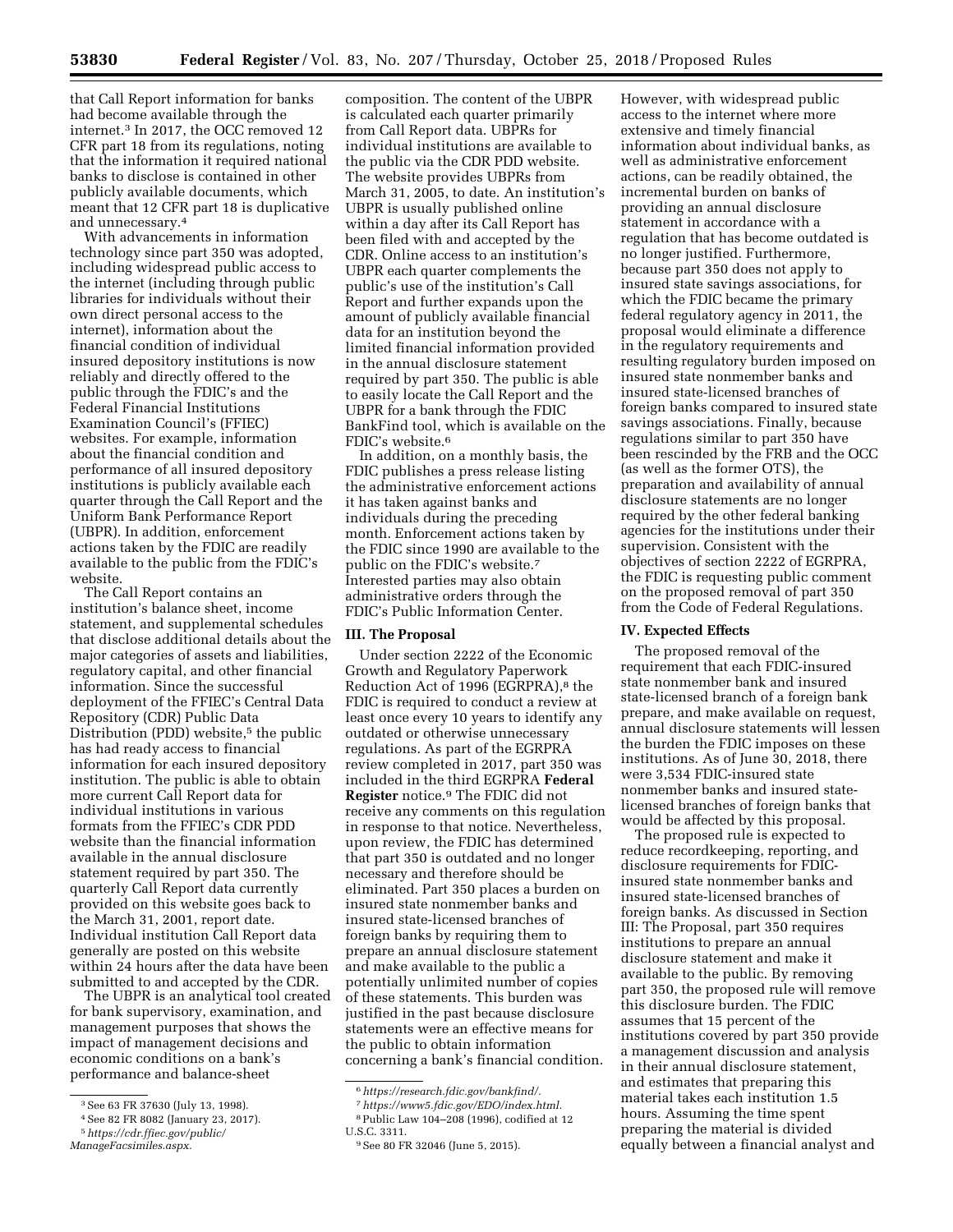a manager, each earning the 75th percentile wage for their occupation, the estimated annual cost per institution to prepare the material is \$156.45.10 Based on the FDIC's estimation that 15 percent of institutions prepare this material, the total annual cost is estimated to be \$82,919, or approximately 0.0001 percent of noninterest expenses for covered institutions.11

In addition to the directly measurable cost savings, another potential benefit of the proposed rule is that it frees up institution staff time that would otherwise have been spent complying with part 350. Theoretically, time previously spent complying with part 350 may now be spent on another task of higher value to the institution. This potential effect is difficult to accurately estimate with available information, but it is likely to be small given that the disclosure burden imposed by part 350 is a relatively small percentage of noninterest expenses.

The proposed rule does remove a disclosure requirement for affected institutions; however, the FDIC believes that the reduction will not have material effects for customers, investors, or counterparties. As discussed in Section III: The Proposal, extensive and timely financial information about individual banks, as well as administrative enforcement actions, can be readily obtained by the public on the internet. Therefore, the FDIC believes that removal of this disclosure requirement will not have substantive effects on financial market participants.

Hourly wages are from the Bureau of Labor Statistics (BLS) May 2017 National Industry-Specific Occupational Employment and Wage Estimates, *[https://www.bls.gov/oes/current/](https://www.bls.gov/oes/current/oessrci.htm) [oessrci.htm.](https://www.bls.gov/oes/current/oessrci.htm)* Wages are adjusted for inflation through March 2018 using the Seasonally Adjusted All-items Consumer Price Index for All Urban Consumers, *[https://data.bls.gov/PDQWeb/cu.](https://data.bls.gov/PDQWeb/cu)* The hourly wages are grossed-up to include benefits based on Employer Cost for Employee Compensation data as of March 2018, *[https://](https://www.bls.gov/news.release/pdf/ecec.pdf) [www.bls.gov/news.release/pdf/ecec.pdf.](https://www.bls.gov/news.release/pdf/ecec.pdf)* March 2018 is the latest available period of Employer Cost for Employee Compensation data. The data on hourly wages, inflation, and employer cost for employee compensation was extracted on June 15, 2018.

11This equals 530 \* \$156.45, *i.e.,* (3,534 \* 0.15) \* \$156.45, rounded to the nearest dollar. Noninterest expenses are calculated from data reported in the June 30, 2018, Call Report, and annualized.

## **V. Alternatives**

The FDIC considered alternatives to the proposed rule, but believes that the proposed rescission and removal of part 350 represents the most appropriate option. In particular, the FDIC considered whether to (1) retain the existing disclosure statement requirement, but to extend it to the insured state savings associations now supervised by the FDIC, (2) require that disclosure statements be updated quarterly instead of annually, and/or (3) require the inclusion in disclosure statements of either the entire Call Report (excluding a limited number of items accorded confidential treatment) or financial data comparable to a greater number of specified Call Report schedules. However, with the timely public availability of each institution's quarterly Call Report and UBPR via the FDIC's and the FFIEC's websites, and with the public disclosure of information about enforcement actions taken by the FDIC routinely made available on the FDIC's website, the FDIC believes any extension of part 350 to other institutions, increase in the frequency of disclosure, increase in the scope of disclosure, or combination of these alternatives, imposes additional cost without any corresponding public benefit in terms of access to financial and other information on institutions. Moreover, the FDIC is not aware of any difficulties encountered by the public in obtaining current financial and enforcement action information on institutions supervised by the FRB and the OCC (and those institutions previously supervised by the OTS) via public websites since these agencies eliminated their respective disclosure statement requirements.

## **VI. Request for Comments**

The FDIC invites comments on all aspects of this proposed rulemaking. In particular, the FDIC requests comments on the following questions:

1. Should part 350 be retained in whole or in part? Please substantiate your response.

2. What negative impacts, if any, can you foresee in the FDIC's proposal to rescind part 350 and remove it from the Code of Federal Regulations?

# **VII. Regulatory Analysis and Procedure**

#### *A. The Paperwork Reduction Act*

In accordance with the requirements of the Paperwork Reduction Act of 1995 (PRA) (44 U.S.C. 3501–3521), the FDIC may not conduct or sponsor, and the respondent is not required to respond to, an information collection unless it displays a currently valid Office of

Management and Budget (OMB) control number. Part 350 is currently an approved information collection with OMB Control No. 3064–0090. Removing part 350 will obviate the need for this collection of information pursuant to the PRA, and FDIC would seek to discontinue its use.

#### *B. The Regulatory Flexibility Act*

The Regulatory Flexibility Act (RFA) generally requires that, in connection with a rulemaking, an agency prepare and make available for public comment an initial regulatory flexibility analysis describing the impact of the proposed rule on small entities.12 A regulatory flexibility analysis is not required; however, if the agency certifies that the rule will not have a significant economic impact on a substantial number of small entities. The U.S. Small Business Administration (SBA) has defined ''small entities'' to include banking organizations with total assets less than or equal to \$550 million.<sup>13</sup>

As of June 30, 2018, there are 3,534 FDIC-insured state nonmember banks and FDIC-insured state-licensed branches of foreign banks.14 Of these, 2,725 are considered small entities for the purposes of RFA.15 Thus, the FDIC concludes the proposed rule will affect a substantial number of small entities.

The proposed rule is expected to reduce recordkeeping, reporting, and disclosure requirements for small FDICsupervised banks. As discussed in Section III: The Proposal, part 350 requires institutions to prepare an annual disclosure statement and make it available to the public. By removing part 350, the proposed rule will remove this disclosure burden. As discussed in Section IV: Expected Effects, the FDIC estimates the annual cost per institution to prepare the material is \$156.45.16

15The SBA defines a small banking organization as having \$550 million or less in assets, where an organization's ''assets are determined by averaging the assets reported on its four quarterly financial statements for the preceding year.'' See 13 CFR 121.201 (as amended, effective December 2, 2014). In its determination, the ''SBA counts the receipts, employees, or other measure of size of the concern whose size is at issue and all of its domestic and foreign affiliates.'' See 13 CFR 121.103. Following these regulations, the FDIC uses a covered entity's affiliated and acquired assets, averaged over the preceding four quarters, to determine whether the covered entity is ''small'' for the purposes of RFA.

<sup>16</sup>The annual cost per institution is estimated using the 75th percentile hourly wage for financial analysts and management occupations in the depository credit intermediation industry as of May 2017. This hourly wage is adjusted for inflation, Continued

<sup>10</sup>The annual cost per institution is estimated using the 75th percentile hourly wage for financial analysts and management occupations in the depository credit intermediation industry as of May 2017. This hourly wage is adjusted for inflation, and grossed-up to include benefits, through March 2018. The 75th percentile inflation and benefitadjusted hourly wage of management occupations as of March 2018 is \$124.13, and for financial analysts is \$84.47. Assuming the 1.5 hours are equally divided between a manager and an analyst, this yields a total cost of  $(0.75 * \$124.13) + (0.75$  $*$  \$84.47) = \$156.45.

<sup>12</sup> 5 U.S.C. 601 *et seq.* 

<sup>13</sup> 13 CFR 121.201 (as amended, effective December 2, 2014).

<sup>14</sup> Data from the June 2018 Call Report and FFIEC 002 report.